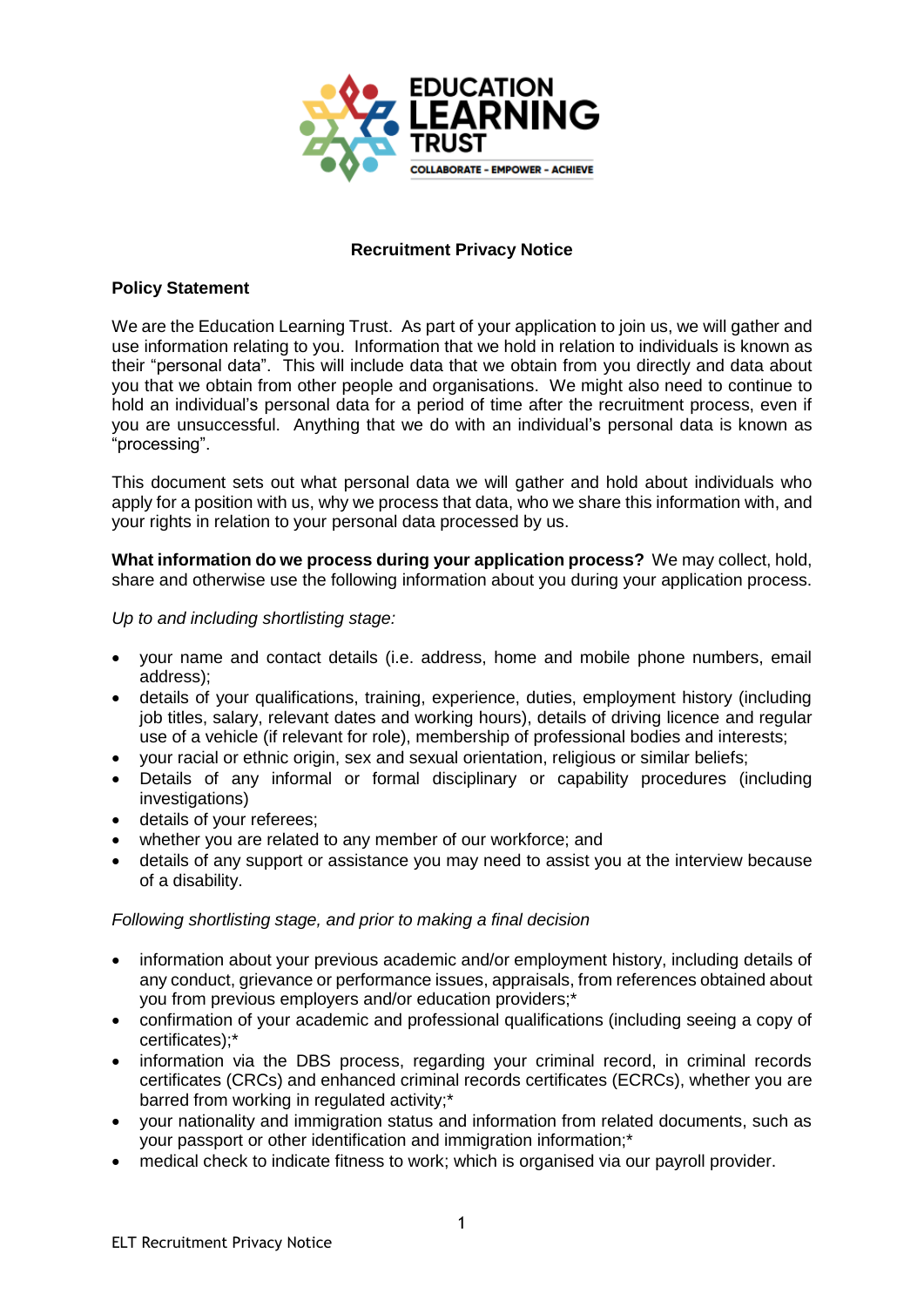

- a copy of your passport (or other appropriate documentation to prove your right to work in the UK, as listed on the Home Office list);\*
- if you are a teacher, we will check the Teaching Regulation Agency (TRA) about your teacher status, whether you are subject to a prohibition from teaching order and any other relevant checks;
- information regarding your criminal record;
- If you are applying for a management position, a Section 128 direction check will be carried out. \*

You are required (by law or in order to enter into your contract of employment) to provide the categories of information marked (\*) above to us to enable us to verify your right to work and suitability for the position. Without providing us with this information, or if the information is not satisfactory, then we will not be able to proceed with any offer of employment.

If you are employed by us, the information we collect will be included on our Single Central Record. In this scenario, a further privacy notice in relation to data we collect, process, hold and share about you during your time with us, will be issued to you.

**Where do we get information from about during your application process?** Depending on the position that you have applied for, we may collect this information from you, your referees (details of whom you will have provided), your education provider, any relevant professional body, the Disclosure and Barring Service (DBS), TRA and the Home Office, during the recruitment process.

**Why do we use this information?** We will process your personal data during your application process for the purpose of complying with legal obligations, carrying out tasks, which are in the public interest, and taking steps with a view to entering into an employment contract with you. This includes:

- to assess your suitability for the role you are applying for;
- to take steps to enter into a contract with you;
- to check that you are eligible to work in the United Kingdom or that you are not prohibited from teaching; and
- so that we are able to monitor applications for posts in the Education Learning Trust to ensure that we are fulfilling our obligations under the public sector equality duty under the Equality Act 2010.

**How long will we hold information in relation to your application?** We will hold information relating to your application only for as long as necessary. If you are successful then how long we need to hold on to any information will depend on type of information. For further detail, please see our Records Management Policy.

If you are unsuccessful, we will hold your personal data only for six months, after which time it is securely deleted.

**Who will we share information with about your application?** We will not share information gathered during your application process with third parties, other than professional advisors such as legal as HR advisors.